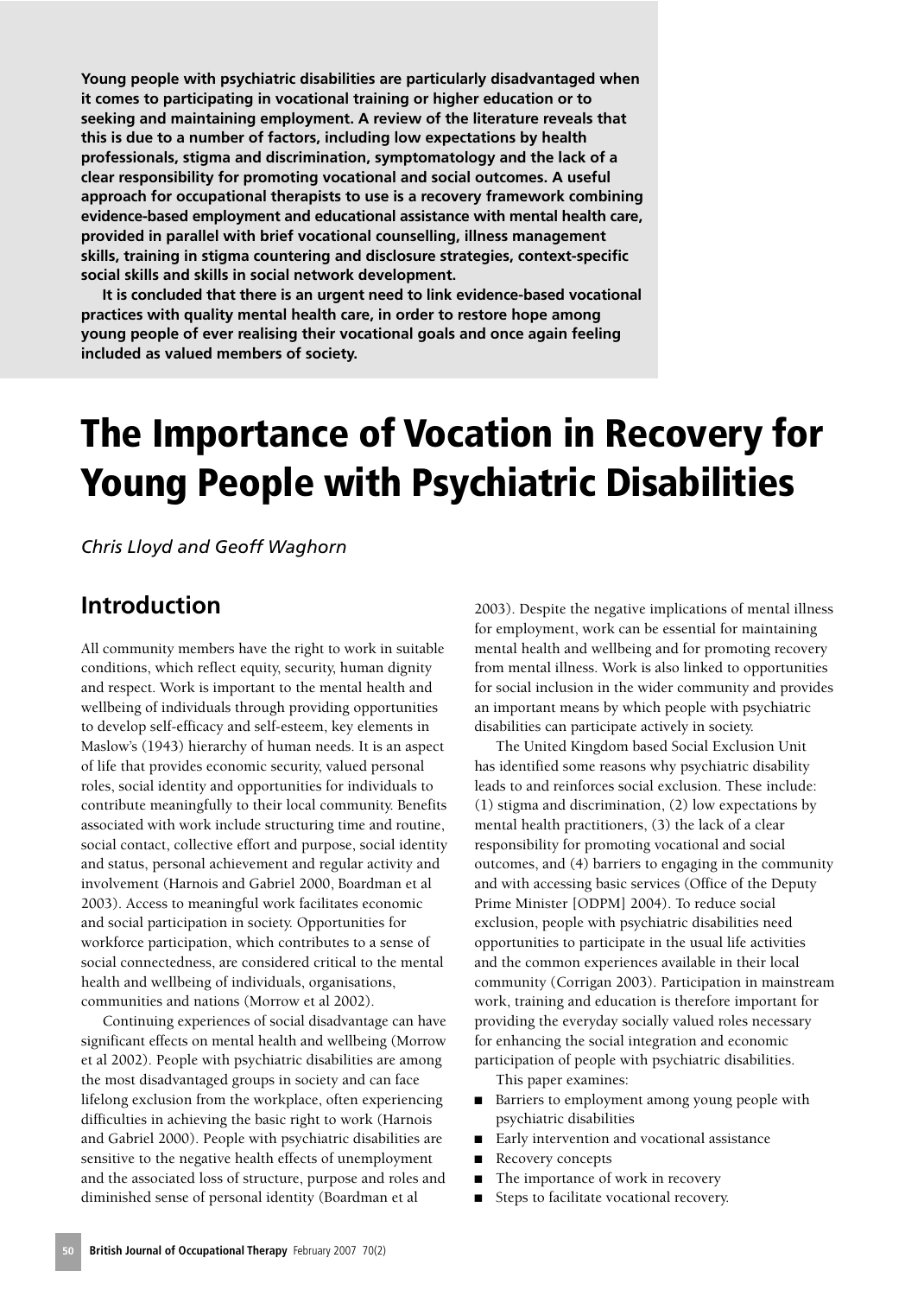| People aged 15-64 years                 | Not in       | Looking for | Employed         | Source |  |
|-----------------------------------------|--------------|-------------|------------------|--------|--|
|                                         | the labour   | work $(\%)$ | part time or     |        |  |
|                                         | force $(\%)$ |             | full time $(\%)$ |        |  |
| Healthy Australians (no long-term       |              |             |                  |        |  |
|                                         |              |             |                  |        |  |
|                                         |              |             |                  |        |  |
|                                         |              |             |                  |        |  |
| Bipolar affective disorder (DSM-III-R), |              |             |                  |        |  |
|                                         |              |             |                  |        |  |
|                                         |              |             |                  |        |  |
|                                         |              |             |                  |        |  |

Note: This table updates a previous publication (see King et al 2006, p472); published with permission of the Australian and New Zealand Journal of Psychiatry.  $ABS =$  Australian Bureau of Statistics.

# Literature review

A review of work and recovery was conducted. Papers were identified through searching Medline, PsycInfo and Cinahl for the period 1994-2006. Search terms included supported employment, vocational rehabilitation, work, employment, supported education and recovery. In addition, the reference lists of papers were reviewed for other relevant publications.

## **Barriers to employment**

Although the majority of people with psychiatric disabilities would like to work, they are confronted by a challenging number of internal, external and systemic barriers, which impede their employment opportunities and prospects. Recent Australian studies (see Table 1) have found extensive non-participation in the labour force among people with all categories of mental illness, including anxiety disorders. Hence, people with all diagnostic categories of mental illness could benefit from a greater participation in effective educational and vocational services.

Mallick et al (1998) found that financial resources, employment resources and vocational skills presented the greatest barriers to community integration. Financial resources included the money to meet financial obligations, such as rent, food and other daily expenses. Employment resources were described as employment opportunities and available resources to obtain and maintain employment. Vocational skills included the ability to perform the interpersonal and work-related activities required in a job, such as following instructions willingly, working with others to perform a group task, completing tasks quickly and accurately and complying with occupational health and safety regulations in the workplace.

Three types of barriers to employment specific to psychiatric disabilities have been identified (for example, Rutman 1994, Waghorn and Lloyd 2005). These are (1) the impact of mental illness on the person, (2) external barriers such as the nature of the labour market and the availability of suitable employment assistance and (3) other systemic barriers to employment.

# The impact of mental illness on the person as a barrier to employment

Employment barriers result directly from the cognitive, positive, negative and disorganised symptoms of psychosis, from the side effects of antipsychotic, mood-stabilising and antidepressant medications, and from subsequent impairments to social skills, sense of self, personal confidence and self-efficacy (Anthony 1994, Rutman 1994). Additional barriers to employment can result from the disruptive episodic nature of the disorders and from the impact on self-esteem of any past negative experiences of stigma and unfair discrimination. Furthermore, the timing of illness onset can disrupt formal education and training, impede school-to-work transitions and damage the early stages of career path formation and the acquisition of work values, work ethics and core work skills. Examples of how mental illness causes barriers to employment and how these can be overcome by appropriate interventions are shown in Table 2.

Mental illness can produce cognitive, perceptual, affective and interpersonal deficits, each of which may contribute to employment barriers (Rutman 1994). Of these, the cognitive deficits have more consistent association with unemployment (Tsang et al 2000, McGurk and Mueser 2003, McGurk et al 2003), reduced job tenure (Gold et al 2002) and poor work performance (Mueser et al 2001). Cognitive deficits can include problems with attention, sustained attention, memory and executive functioning (Lewis 2004). In addition, deficits in social cognition (Vauth et al 2004) are associated with impaired work-related social skills and may underlie the impaired social competence, which influences vocational outcomes (Tsang and Pearson 1996, Tsang et al 2000).

Other internal barriers to achieving vocational goals include unpredictable sleeping patterns, fear of failure, fear of relapse, lack of confidence in vocational abilities, difficulties with concentration and fear of resuming work after years of unemployment (Provencher et al 2002, Corrigan 2003). In addition, subjective experiences perceived to have an impact on work functioning (Waghorn et al 2005a) and self-efficacy for specific core work activities (Waghorn et al 2005b) have recently been found associated with current vocational status.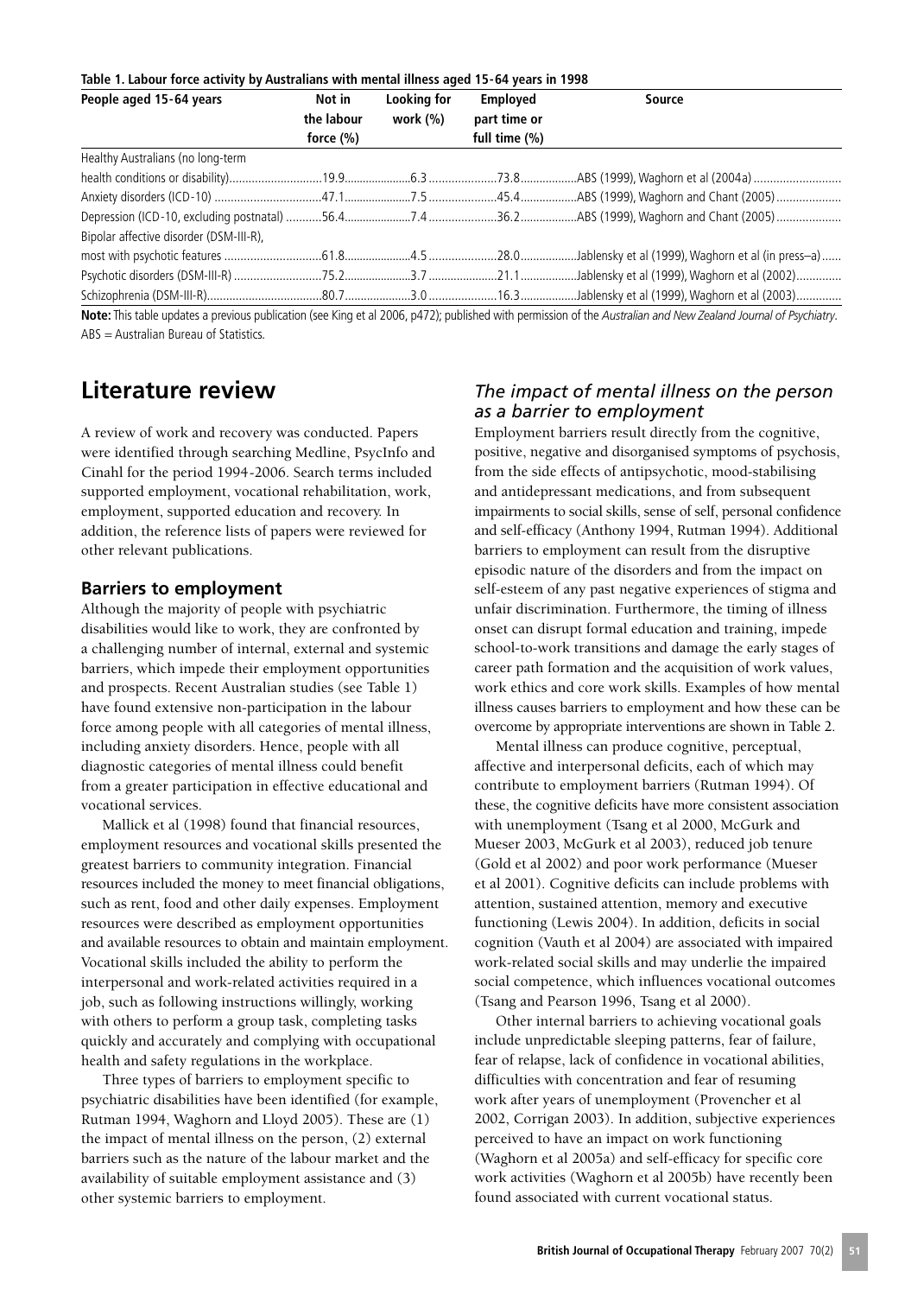|                                                                                      | iable 2. Examples of common barriers to employment among people with psychiatric alsabilities                                                                                                                                                                        |                                                                                                                                                                                                                                                          |                                                                                                                                |                                                                                                                                                                                                                                                                                                                                                                                                |
|--------------------------------------------------------------------------------------|----------------------------------------------------------------------------------------------------------------------------------------------------------------------------------------------------------------------------------------------------------------------|----------------------------------------------------------------------------------------------------------------------------------------------------------------------------------------------------------------------------------------------------------|--------------------------------------------------------------------------------------------------------------------------------|------------------------------------------------------------------------------------------------------------------------------------------------------------------------------------------------------------------------------------------------------------------------------------------------------------------------------------------------------------------------------------------------|
| <b>Type of barrier</b>                                                               | <b>Examples of barriers</b>                                                                                                                                                                                                                                          | Impact on career paths                                                                                                                                                                                                                                   | <b>Types of interventions</b>                                                                                                  | <b>Examples of interventions</b>                                                                                                                                                                                                                                                                                                                                                               |
|                                                                                      |                                                                                                                                                                                                                                                                      |                                                                                                                                                                                                                                                          | needed                                                                                                                         |                                                                                                                                                                                                                                                                                                                                                                                                |
| The direct impact of<br>mental illness on<br>the person                              | Cognitive, positive,<br>negative and disorganised<br>symptoms are often<br>associated with severe<br>mental illness.                                                                                                                                                 | The typical age of onset<br>at 10-30 years means<br>that secondary and higher<br>education are often<br>disrupted. Suitable<br>education and career paths<br>may not form or may be<br>permanently disrupted.                                            | Evidence-based mental<br>health treatment and<br>community-based care.                                                         | Assertive community treatment<br>and care using a strength-based<br>approach. Help with independent<br>living and setting personal<br>recovery goals.                                                                                                                                                                                                                                          |
|                                                                                      |                                                                                                                                                                                                                                                                      |                                                                                                                                                                                                                                                          | Support and education<br>for families and carers.                                                                              | Education and support for<br>families through the timely<br>provision of information about<br>mental illness, treatments and<br>the availability of other services<br>and supports in the community.                                                                                                                                                                                           |
|                                                                                      |                                                                                                                                                                                                                                                                      |                                                                                                                                                                                                                                                          | Evidence-based open<br>employment or<br>evidence-based vocational<br>rehabilitation.                                           | The Drake-Becker Individual<br>Placement and Support (IPS)<br>model of open employment.                                                                                                                                                                                                                                                                                                        |
|                                                                                      |                                                                                                                                                                                                                                                                      |                                                                                                                                                                                                                                                          | Evidence-based supported<br>education to enable<br>participation in accredited<br>vocational training and<br>higher education. | Group-based or individual,<br>on-campus or off-campus<br>support, to choose a study<br>programme, enrol and<br>continue enrolment until<br>course completion.                                                                                                                                                                                                                                  |
| The nature of the<br>labour market and<br>the availability of<br>suitable assistance | Some industries and<br>jobs have only full-time<br>opportunities, require<br>shift work, use overtime<br>extensively or do not<br>offer flexible hours<br>of attendance.                                                                                             | Career goals formed prior<br>to becoming ill have to be<br>revised according to the<br>requirements of particular<br>industries and employers,<br>and according to the<br>feasibility of managing<br>mental health issues in<br>different work settings. | Evidence-based open<br>employment and<br>evidence-based vocational<br>rehabilitation.                                          | Career counselling, rapid<br>commencement of job searching,<br>and job sampling to help the<br>person test his or her job<br>preferences, and establish<br>limits to the hours of attendance<br>he or she can sustain at work.                                                                                                                                                                 |
|                                                                                      | The fluctuating nature of<br>mental illness means that<br>ongoing assistance is<br>needed to maintain<br>employment. Not all<br>vocational services provided<br>time-unlimited support.                                                                              | The non-availability of<br>time-unlimited support<br>can lead to premature job<br>loss through problems<br>arising at work, which are<br>not easily solved by the<br>person with a mental                                                                | Ongoing time-unlimited<br>support, behind the scenes<br>or on-site, as required.                                               | The employment specialist<br>meets with the worker on a<br>regular basis away from the<br>workplace to discuss work<br>performance and relevant<br>issues emerging or likely to<br>emerge in the workplace.                                                                                                                                                                                    |
|                                                                                      |                                                                                                                                                                                                                                                                      | illness without help.                                                                                                                                                                                                                                    |                                                                                                                                | The employment specialist<br>identifies a work performance<br>issue and a form of assistance<br>or an accommodation to<br>address it. Arrangements are<br>made to discuss the problem<br>and its possible solution with<br>the supervisor.                                                                                                                                                     |
| Forms of stigma                                                                      | Some employers are<br>unwilling to employ people<br>with a mental illness. This<br>can be due to low mental<br>health literacy or to<br>employers being unaware<br>of how a particular<br>mental disorder can be<br>successfully accommodated<br>in their workplace. | Rejection by such employers<br>can erode self-esteem<br>and self-efficacy for<br>employment. Negative<br>career experiences can<br>disrupt hope of one day<br>restoring a suitable<br>career path.                                                       | Stigma countering and<br>disclosure strategies can<br>be planned in advance.                                                   | At job entry, information can be<br>provided to counter stigma and<br>inform the employer about how<br>the mental health condition<br>restricts the hours that can be<br>worked and the types of tasks<br>that are most suitable. The<br>strengths and abilities of the<br>person can be highlighted and<br>strategies for monitoring and<br>maintaining work performance<br>can be discussed. |

# Table 2. Examples of common barriers to employment among people with psychiatric disabilities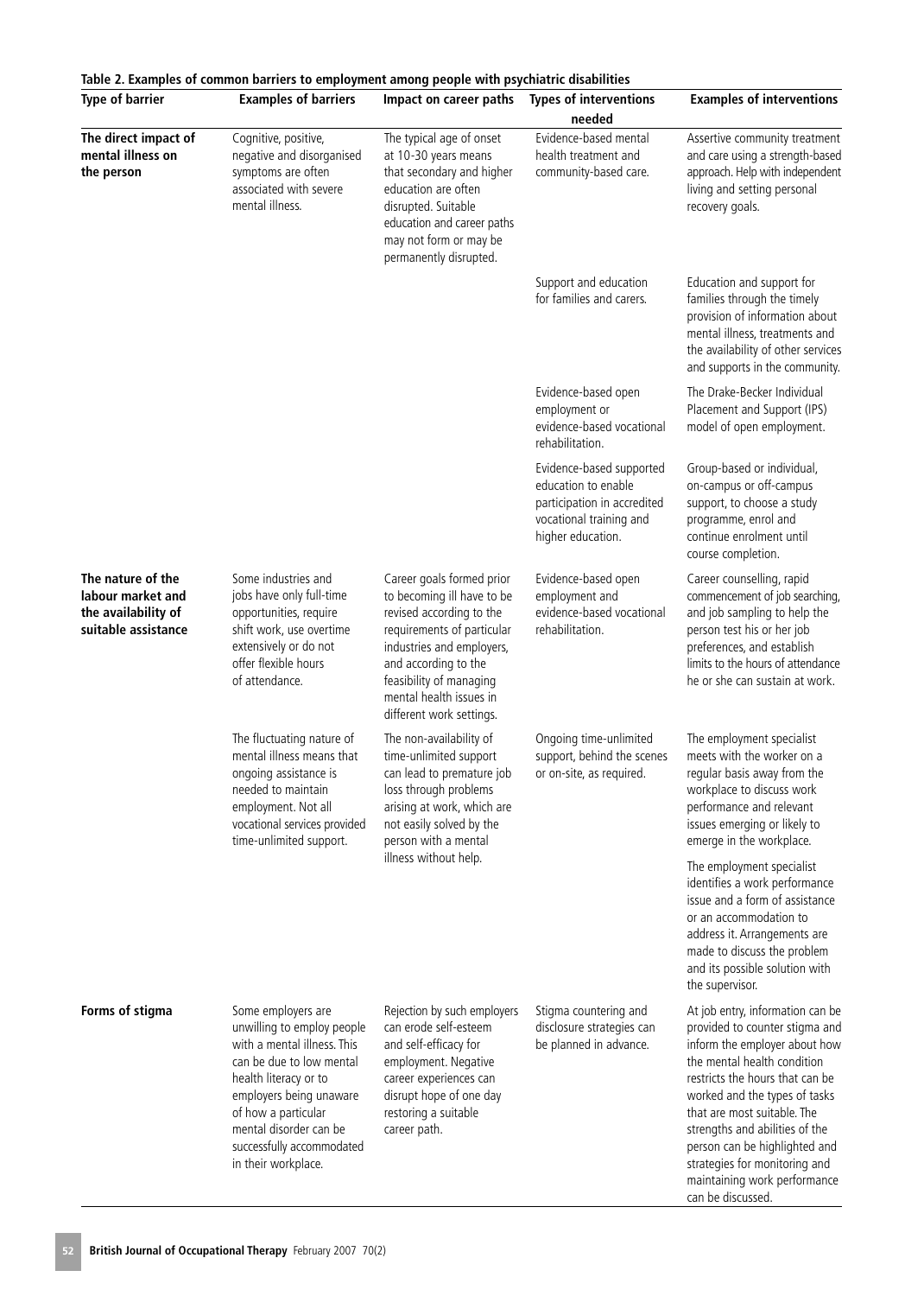| <b>Type of barrier</b> | <b>Examples of barriers</b>                                                                                                           | Impact on career paths                                                                                                                                                                                        | <b>Types of interventions</b>                                                                                                            | <b>Examples of interventions</b>                                                                                                                                                                                                                                                                                    |  |  |
|------------------------|---------------------------------------------------------------------------------------------------------------------------------------|---------------------------------------------------------------------------------------------------------------------------------------------------------------------------------------------------------------|------------------------------------------------------------------------------------------------------------------------------------------|---------------------------------------------------------------------------------------------------------------------------------------------------------------------------------------------------------------------------------------------------------------------------------------------------------------------|--|--|
|                        | needed                                                                                                                                |                                                                                                                                                                                                               |                                                                                                                                          |                                                                                                                                                                                                                                                                                                                     |  |  |
|                        | Some health professionals<br>do not really believe that<br>people with severe mental<br>illness can work successfully.                | These health professionals<br>may not disclose this belief<br>to their patients, but may<br>enact this belief passively<br>by not discussing or<br>encouraging participation<br>in vocational rehabilitation. | Structural links between<br>treatment services and<br>employment services to<br>facilitate knowledge<br>transfer across<br>both sectors. | An employment specialist could<br>be co-located within the<br>community mental health<br>team, to discuss opportunities<br>for all clients regularly and to<br>report back on employment<br>outcomes achieved.                                                                                                      |  |  |
|                        | Past stigma experiences or<br>negative career experiences<br>can have a lasting impact<br>on people with a serious<br>mental illness. | This may cause people with<br>mental illness to be afraid<br>of returning to work or to<br>have low self-efficacy with<br>respect to employment.                                                              | Focus on the person's job<br>preferences and perceived<br>need for assistance.                                                           | Assessment of self-stigma,<br>work-related subjective<br>experiences and work-related<br>self-efficacy can be incorporated<br>into the early stages of a<br>vocational assistance<br>programme. These may identify<br>additional avenues for assistance<br>that the person agrees would<br>be helpful and relevant. |  |  |

# The nature of the labour market as a barrier to employment

Educational attainment is a consistent predictor of obtaining employment in the Australian labour market (Waghorn et al 2003, Waghorn et al 2004a). However, most people with psychotic disorders work part time and few manage both formal study and employment simultaneously (Waghorn et al 2004b), a widely used career advancement strategy in the wider community. Although little is known about how labour market characteristics constitute barriers to employment, industries that can best accommodate the employment restrictions imposed by mental illness (MacDonald-Wilson et al 2003, Waghorn et al 2004a) are likely to provide the most suitable employment opportunities.

# Forms of stigma as systemic barriers to employment

Other systemic barriers to employment include community stigma, internalised stigma, stigma among health and vocational professionals and workplace stigma. Community stigma and unfair discrimination are frequently reported by people with psychiatric disabilities (World Health Organization 2001) as adding to the difficulties of obtaining and retaining employment.

This situation is exacerbated by the fact that some people with mental illness endorse stigmatising beliefs about psychiatric disability. This internalised stigma (also known as self-stigma) affects the individual's self-perception and has the potential to have an impact on the success or failure of employment opportunities (Corrigan and Watson 2002, Caltruax 2003). The extent of past stigma experiences and reactions to those experiences can influence personal decisions about whether or not vocational goals are adopted. In addition, past stigma experiences may exert a strong influence on disclosure preferences throughout psychiatric vocational rehabilitation (Waghorn and Lewis 2002).

# Low expectations by mental health professionals

Low vocational expectations by mental health professionals may limit the vocational prospects of people with psychiatric disabilities. Blankertz and Robinson (1996) believed that health professionals' low vocational expectations of mental health service consumers prevented the majority of people from receiving vocational rehabilitation and supported employment services. Mental health professionals often report that people with psychiatric disabilities have unrealistic work expectations and goals (Becker et al 1996). However, direct surveys of consumers have revealed mostly realistic and informed job preferences (Mueser et al 2001, Bond 2004).

Through examining programmes with low competitive employment outcomes, Gowdy et al (2003) found that the onus was often placed on individuals to bring up their interests in employment with the mental health service provider. In addition, service providers tended to emphasise prevocational programmes devoted to job preparation, did not pursue rapid assessment and immediate job search or immediate job placement, tended to capitalise on the service user's work motivation, had limited contact with vocational services, had little direct employer contact and provided minimal support to people once they obtained employment. Robdale (2004) asserted that occupational therapists needed to reclaim employment as part of the profession's core activity and to involve themselves in more vocational projects.

# **Early intervention and vocational** assistance

The disruptive and disabling effects of first episode psychotic disorders may be exacerbated by the more general development life phase issues of mid to late adolescence and the early adulthood period. Most psychotic disorders first emerge during this critical developmental period in the lifespan and have an adverse effect on social and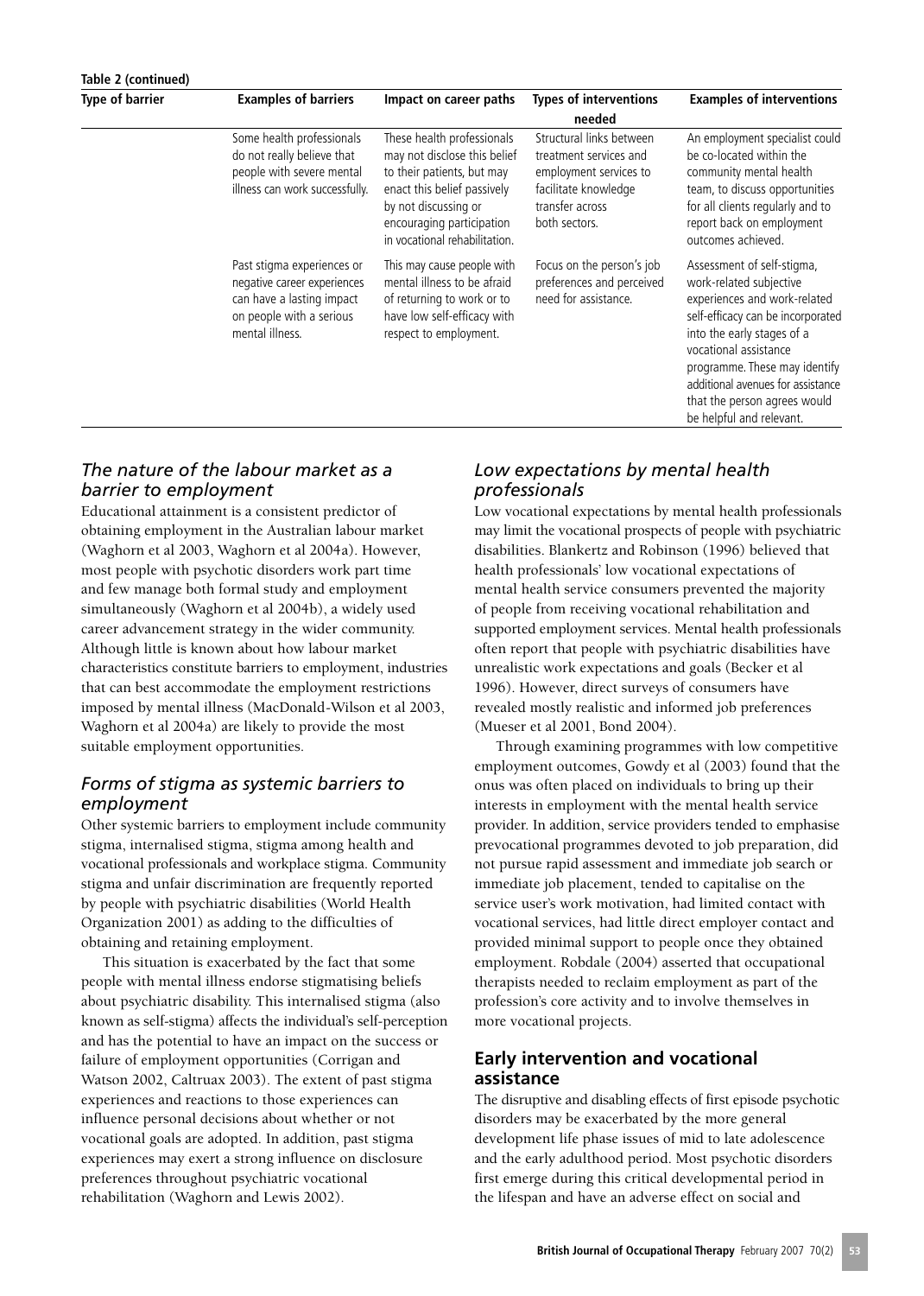emotional wellbeing (Davis et al 2000). Major developmental challenges of early adult transition include individuating from the family; developing interests, hobbies and skills; discovering and experimenting with sexuality; forming and maintaining relationships; and moving to employment or further study (EPPIC 2001).

The onset of a severe mental disorder can threaten a sense of self and identity, destabilise valued goals and roles and degrade social status. Untreated psychosis can have severe effects on young people across social, psychological and biological domains (EPPIC 2001). A study conducted by Gould et al (2005) found that young people identified the loss of self and life dreams as key issues. The symptoms of psychosis appearing in adolescence are often the forerunner for what may be lifelong problems in mental health and social wellbeing (Davis et al 2000) and profound and lasting changes to psychosocial circumstances. Among the most deleterious and long lasting of these is the disruption to educational and vocational trajectories, often resulting in long-term unemployment, underemployment or unrealised career goals and educational potential.

Early intervention is seen as having the potential to produce better outcomes for people with psychiatric disorders. Effective early intervention offers the hope of restoring normal social and psychological development (National Early Psychosis Project Clinical Guidelines Working Party 1998). The goals of early intervention can and ought to include reductions in the following: disruption to the family; disruption to employment or education; the need for inpatient care; the need for high dose antipsychotic medication; the risk of relapse; the risk of suicide; and the total cost of treatment (EPPIC 2001). Gould et al (2005) suggested that it is important for occupational therapists to provide incremental opportunities for young people to be involved in occupations that are meaningful in order to remake the link between occupation and normalcy.

# Supported education

Evidence-based supported education for people with psychiatric disabilities is not widely available, even though the evidence suggests that supported education ought to be a standard component of community mental health care (Waghorn et al 2004b). Returning to education can restore disrupted education and may be essential to establish or restore career paths. Many young people with mental illness can return to education with appropriate assistance and often formulate career plans during these years (Mowbray et al 1999). Returning to education can be a better long-term strategy than entry-level employment and may increase career prospects by adding skilled work with more status, responsibility and financial benefits. In addition, supported education can provide access to a stigma-free identity as a student rather than a mental health patient (Waghorn et al 2004b).

Supported education typically takes a rehabilitation approach by providing assistance, preparation and supports to people wishing to pursue secondary or post-secondary education and vocational training (Mowbray and Megivern 1999). It has also been suggested that supported education can improve the employment outcomes of people with psychiatric disabilities (Mowbray and Megivern 1999). This important link is supported by Waghorn et al (2003), who found a positive association between educational attainment and both current and durable employment in a nationally representative sample of people with schizophrenia. Evidence-based practices such as supported employment (Bond 2004, Shankar 2005) and supported education (Waghorn et al 2004b) are considered critical for the community reintegration of people with severe mental illness (Bond et al 2004).

## The need for individualised assistance to maintain employment or education

Job retention is a major challenge for people with psychiatric disabilities (Xie et al 1997). There is consistent evidence that ongoing support strategies improve job retention (Bond 2004). Ongoing support provided by occupational therapists can take various forms and may include on-site job coaching, regular phone calls to employers to monitor work performance and the need for further workplace accommodations. Support may include job coaching behind the scenes, anticipating and troubleshooting any work-related problems that may arise and, when appropriate, regular visits to the workplace (Gowdy et al 2003). People with psychiatric disabilities readily acknowledge employment restrictions, including the need for ongoing support (Waghorn et al 2004a). The support can be tailored to individual preferences and to the needs of the employer. The intensity of the support can vary with the fluctuating nature of many psychiatric disorders and with the emergence of new challenges in the workplace, such as changing duties, co-workers or supervisors (Waghorn and Lewis 2002).

For people receiving supported education, similarly flexible forms of continuing support are required. Support may include information on enrolment requirements, assistance in obtaining financial aid, stress management, time management, student rights and information about resources and assistance for people with disabilities and health conditions (Mowbray et al 1999, Davis and Rinaldi 2004). Students also benefit from information on the support groups available, choosing a field of study, more effective study habits, choosing a job and scheduling classes (Mowbray et al 2001). Both education and employment service providers need to be highly accessible and willing to operate by assisting people in their home, workplace or educational facility (Corrigan 2003, Davis and Rinaldi 2004).

#### The need to support and educate employers

Ongoing support to employers may influence their hiring decisions positively. It is essential to educate employers about mental illness, address their fears and ignorance and ensure that they feel supported in their role of managing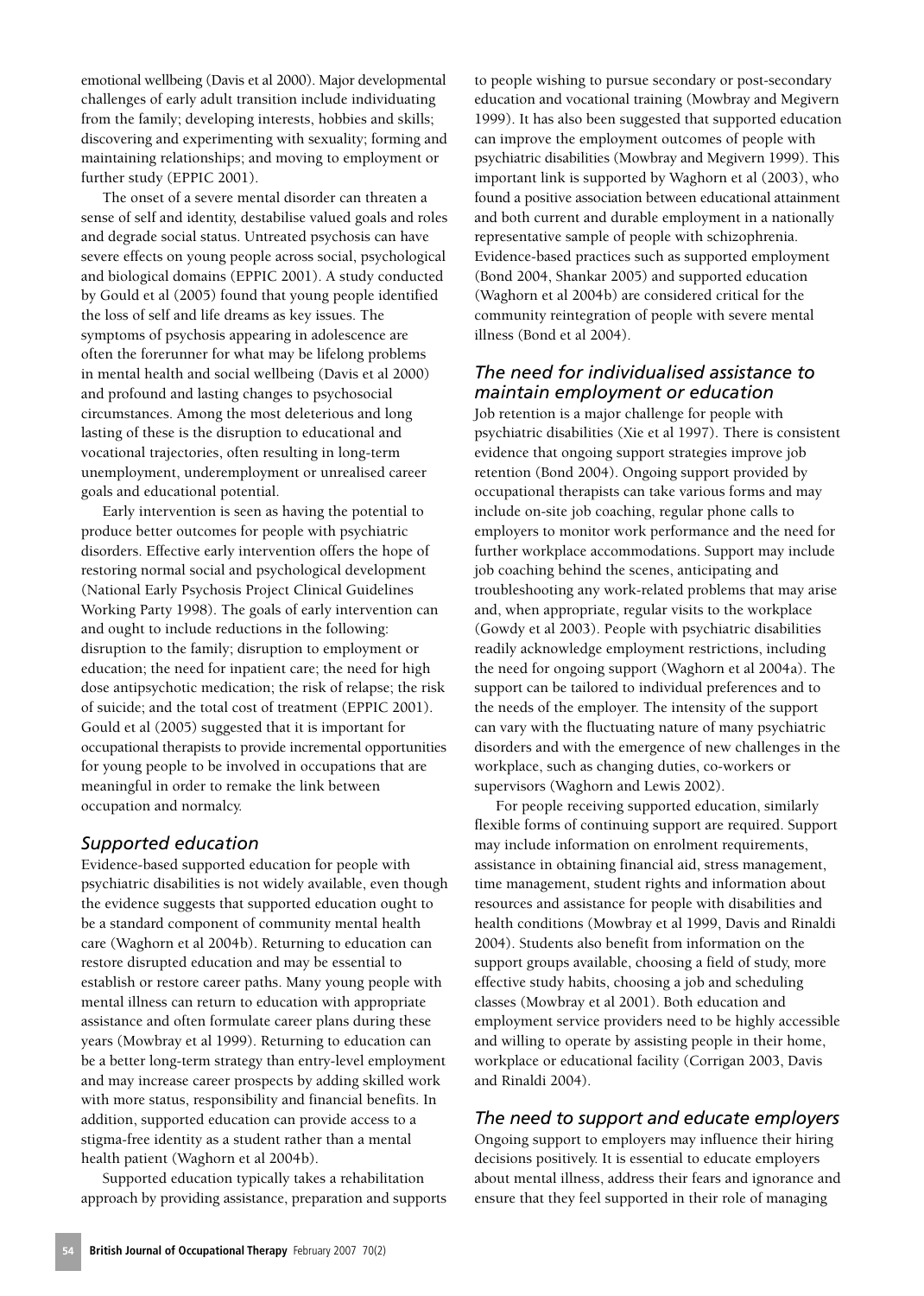employees with psychiatric disabilities (Shankar and Collyer 2003, Shankar 2005). This is best approached by providing a workplace education programme rather than focusing specifically on individuals. Such a programme could include the topics of mental health in the workplace, managing stress and positive working relationships (Waghorn and Lewis 2002). In addition, facilitating communication between the employer and the person through routine workplace interactions is likely to help to reduce any stigma associated with inaccurate beliefs about psychiatric disabilities (Waghorn and Lewis 2002).

#### **Recovery concepts**

Recovery is defined as the process of overcoming symptoms, psychiatric disability and social handicap (Rickwood 2004). It involves a redefinition of the self, the emergence of hope and optimism, empowerment and the establishment of meaningful relationships with others (Resnick et al 2004). Recovery is oriented towards the reconstruction of meaning and purpose in one's life, the performance of valued social roles, the experience of mental health and wellbeing, and increasing life satisfaction. It means maximising wellbeing within the constraints that may be imposed by residual psychiatric symptoms. Best practice incorporates the provision of continuing care, comprising relapse prevention plans and rehabilitation, provided within a recovery orientation. The lived experience of the person with the psychiatric disorder is acknowledged and the goals include maximising the person's wellness and wellbeing along with that of the family (Rickwood 2004).

One of the primary goals of psychiatric rehabilitation is to help people with psychiatric disorders to recover (Corrigan 2003). Recovery-focused rehabilitation interventions typically promote the goals of community integration, improved quality of life, personal empowerment and recovery (Casper et al 2002). Practices that serve these goals and have an underpinning evidence base include individualised supports, consumer choice, skills training, supported employment, supported education, peer support and social network development (Casper et al 2002). Consumers, however, have not consistently specified access to socially valued roles as a necessary ingredient of definitions of recovery. A recent review by Andresen et al (2003) of 28 experiential accounts of recovery, consisting of 14 articles written by consumers and eight qualitative studies, concluded that while a return to expected roles was not considered necessary for recovery, the re-establishment of personal goals, taking personal responsibility and making one's own choices were consistent themes in consumer recovery concepts.

# The importance of work in recovery

Having a reason to get out of bed and having something meaningful to do during the day are essential for the wellbeing of people with psychiatric disabilities. Work has an important role in recovery and many of the general goals of rehabilitation and recovery are best

served by addressing the person's vocational aspirations (Corrigan 2003). The potential importance of work and study to recovery is recognised by Liberman et al (2002). These researchers developed an operational definition of recovery, which included a return to work or study as an essential dimension, with the added benefit of being capable of objective measurement. The operational criteria have been successfully tested in focus groups comprising clients, family members, practitioners and researchers. The inclusion of socially valued role functioning within an operational definition of recovery was endorsed by all stakeholders.

Vocational activities can contribute to the recovery process in two ways. First, through work being perceived as a means of self-empowerment and, second, through work promoting a sense of independent identity and self-esteem (Provencher et al 2002). However, when competitive employment is not a current goal, meaning and purpose can be sought via participation in other contributing roles as a partner, parent or carer, in education, self-development or voluntary work, or through other artistic, social or recreational activities in the community (Waghorn et al, in press-b). Occupational therapists use client-centred assessments, in which they determine the individual's abilities, problems, wishes and interests. They focus on the strengths of the person in order to motivate him or her to be involved in the intervention by building a programme of intervention on his or her wishes and interests.

### **Facilitating vocational recovery**

#### Initiating conversations about work and education

It is important that occupational therapists initiate conversations about work and education in the early stages of involvement with the service. The availability of suitable employment programmes and supported education programmes can be discussed, along with the person's career aspirations (Gowdy et al 2003). This is best done using a strengths-based approach, with clear expectations of vocational recovery. The elements of this approach include identifying the person's interests, talents, abilities and resources; discussing current roles, responsibilities and mutual expectations of the rehabilitative relationship; and updating regularly details of interests, achievements and resources in the person's own words (Waghorn and Lewis 2002). People who have not worked for a year or more may fear employment and may underestimate or overestimate their capabilities. Occupational therapists may need to discuss any concerns associated with working and assist individuals to overcome their fears through encouragement and supported exposure and through appropriate work-related strategies (for example, Gowdy et al 2003). For people who need to complete high school, or who desire higher education or vocational training, education goals can be explored in relation to longer-term career interests.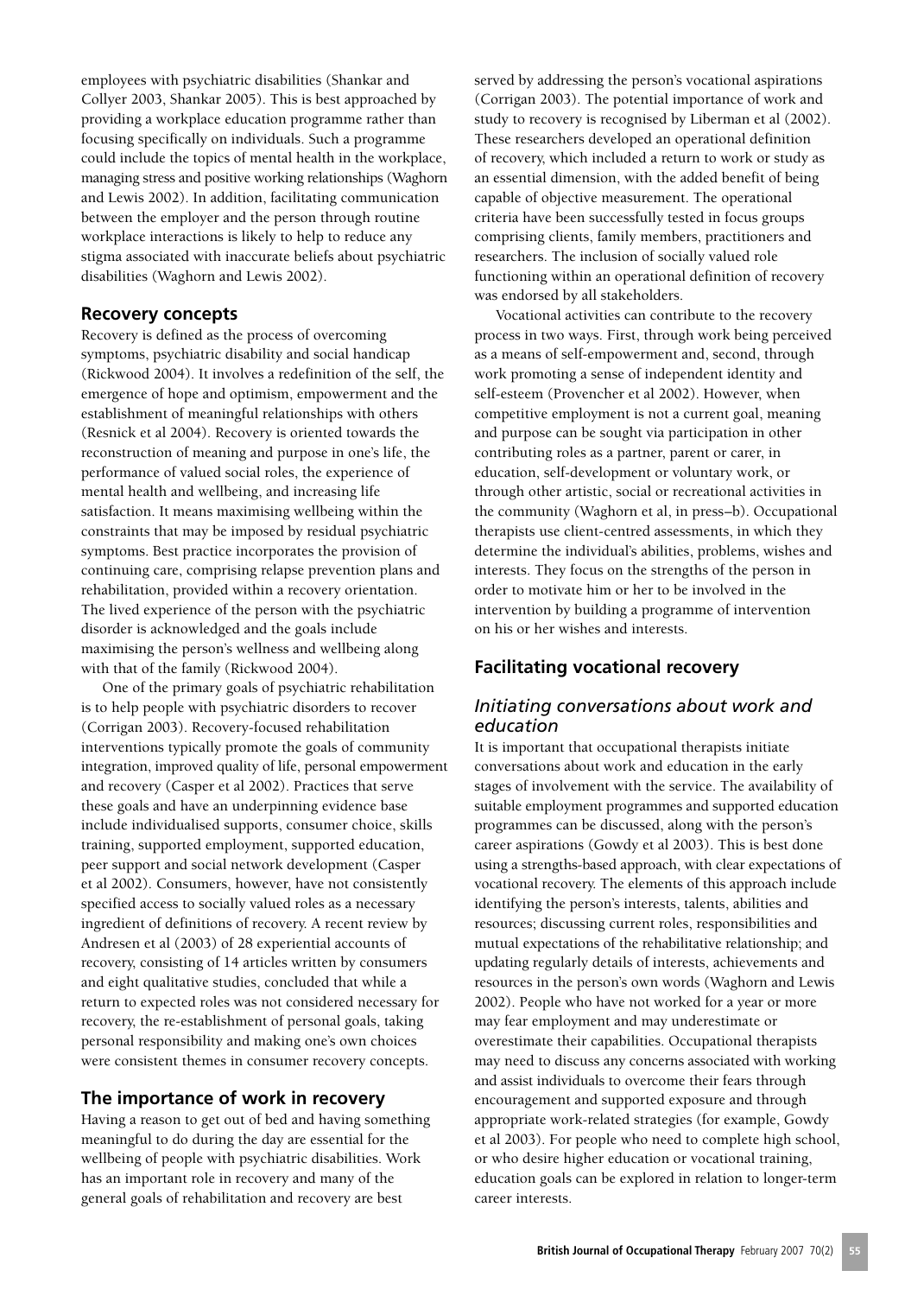#### Vocational counselling and assessment

Brief forms of vocational assessments and person-centred vocational counselling can be used to narrow the available education and employment options. However, due to the impact of mental illness and the likelihood of career immaturity, extensive assessment of abilities and career interests are not warranted and do not predict outcomes any better than the person's own preferences (Bond 2004). Occupational therapists often work with clients in their natural environments, where it has been found that clients feel more confident to open up during the doing process (Whitcher and Tse 2004).

Career counselling can be brief and exploratory and can occur in parallel with more active forms of vocational assistance (such as job searching) in order to build on a person's current motivation and job preferences, while not delaying attainment of the primary employment goal (Bond 2004). Waghorn et al (in press-b) suggested using a multidimensional measure of socially valued role functioning in the early stage of vocational assistance. This measure is expected to help individuals in reviewing current role activities and in selecting opportunities within available role options. For instance, a person may express employment interest yet, when asked about other role activities, may reveal an existing ongoing commitment to care for children or an ageing person, an equally important role that may not currently allow sufficient time or energy to be diverted to vocational goals.

## Skills training

People who lack sufficient interpersonal skills to get by in the workplace will experience difficulty in achieving their vocational goals. Occupational therapists use strategies that assist people to learn and use social skills, which are necessary for some people to take advantage of opportunities in their community. The findings from the study conducted by Mairs and Bradshaw (2004) suggested that life skills training approaches could reduce symptoms.

People need to be able to obtain information about vocational opportunities and to enquire about required skills, job openings or course availability, and frequently need to complete application forms (Roder et al 2001). People also need sufficient social skills for common workplace situations, such as asking questions during a job interview, talking with co-workers during breaks, cooperating with co-workers to perform a group task and checking instructions with a supervisor (Waghorn and Lewis 2002, Waghorn et al 2005b).

Coping skills that assist people to address unexpected blocks to the attainment of their goals can be taught (Corrigan 2003). People may experience such problems as the rejection of a job application or interpersonal difficulties with co-workers. Strategies used by occupational therapists that can be taught include stress management, relaxation training, work-related communication and problem solving (Roder et al 2001). Social skills are usually taught in a staged process, which includes being introduced to the skills, role rehearsal, video feedback and homework assignments (Lloyd et al 2004).

To enable the skills taught to generalise beyond the training context, people need to be able to practise their newly learned skills in a variety of venues away from the treatment setting. Homework activities are important, through requiring people to rehearse the new skills in a setting with different social demands (Corrigan 2003). The main caveat is that for people with education or employment goals, any prevocational or general rehabilitative training should not delay active vocational assistance (Bond 2004) and can be focused on the particular employment or educational context that the person is seeking (Tsang and Pearson 1996, Tsang 2001).

In addition, people may need training and support to access community resources. People require basic resources, such as income support, housing, access to transport and good mental and physical health care, which are critical both to promote positive mental health and to enable people to take up opportunities in the community (Corrigan 2003, ODPM 2004). Occupational therapists are able to explore the ways in which they can assist people to access community resources (Heasman and Atwal 2004). People with psychiatric disabilities often experience financial hardship and may need assistance with budget planning, income support and benefit entitlements, which if not addressed could affect vocational motivation adversely (Bond 2004).

#### Intersectoral partnerships

It is important that community mental health service staff, including occupational therapists, establish structural links with local disability employment services and educational institutions (Davis and Rinaldi 2004). According to Davis and Rinaldi (2004), clients attaching a high priority to work and the social inclusion policy agenda highlighted the advantages of the involvement of occupational therapy in the vocational rehabilitation process. In addition, the most successful services integrate mental health care with employment assistance, an approach that has been shown to outperform brokered arrangements (Bond 2004). Intersectoral partnerships can also be used to help people to explore community opportunities. The incorporation of evidence-based practice within vocational rehabilitation into the community mental health team has led a shift from a purely medical outcome to a social outcome of gaining employment, education or voluntary work (Davis and Rinaldi 2004).

#### Network development

People with psychiatric disabilities usually have small social networks, which lack stability and reciprocity in relationships (Shankar and Collyer 2003, Heasman and Atwal 2004). The availability of supports can positively influence employment (Shankar and Collyer 2003) and educational outcomes (Mowbray et al 2001). Any interventions provided by occupational therapists can be complemented by interventions that strengthen and support the individual's social network. Social support helps the person to meet basic needs for affection and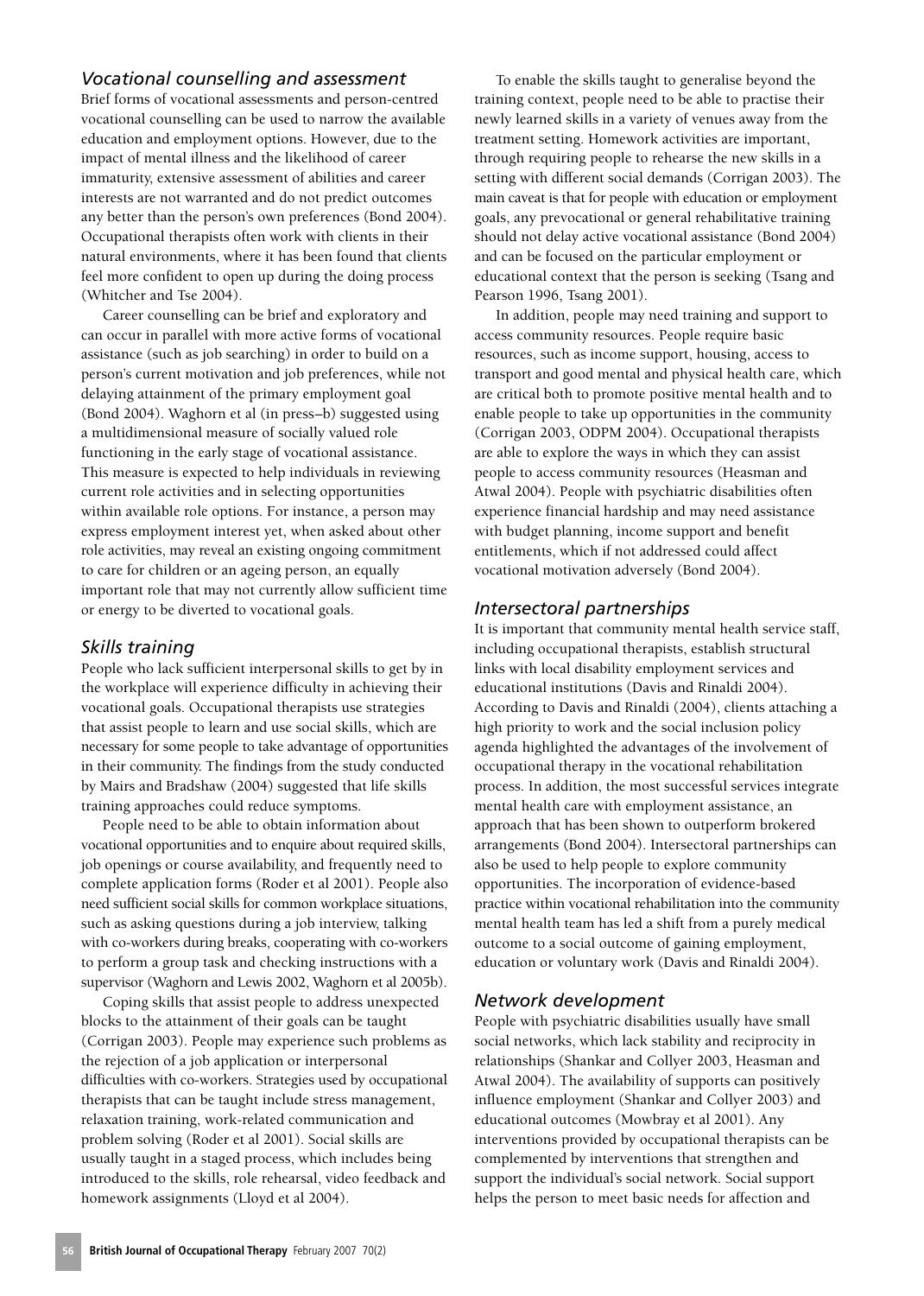affiliation (Corrigan 2003) and facilitates a sense of belonging in his or her community. This can be achieved by improving people's opportunities for community participation by increasing access to education, volunteering, employment, arts and leisure (Black and Living 2004, Davis and Rinaldi 2004, Heasman and Atwal 2004, ODPM 2004). Occupational therapists may work with people who need assistance to take up activities of interest in mainstream settings, in addition to any activities provided by support groups. Supportive social networks can promote a sense of wellbeing, help to develop social confidence and encourage greater access to educational and employment opportunities.

# Conclusion

The challenge for occupational therapists is to find ways to combine sensibly evidence-based practices from the mental health care, the early intervention and the specialised employment and supported education domains. Only then can they offer hope to people with psychiatric disabilities for the attainment of a relatively normal life. Becoming a mentally restored person through clinical treatment and mental health care is neither sufficient nor socially just, because people in full remission without symptoms often fail to return to socially valued roles in the community. People need appropriately intensive and continuing assistance, which aims to restore the secondary disabilities associated with being denied socially valued role opportunities and through having a spoiled social identity. Using a recovery framework, mental health services can make a difference, provided that their efforts encompass rather than exclude vocational attainment as a realistic and appropriate goal for people with psychiatric disabilities.

The main implication for occupational therapists is that the traditional approach of providing community-based mental health treatment and care needs to continue. However, the traditional focus on prevocational skills training, life skills education or general rehabilitative programmes in the mental health setting, unlinked to any systematic efforts to restore vocational functioning, can no longer be justified. In other words, traditional rehabilitation activities must give way to evidence-based practices, especially when people express a preference for employment or a return to formal education. However, once an employment context is identified, or employment or education commences, various forms of skills training (for example, illness management at work and work-related social skills training) can be applied productively in a particular setting, leveraged by the person's vocational motivation and perceptions of relevance.

#### **Acknowledgement**

This paper is based on a keynote address delivered by the first author to the Early Intervention in Psychosis National Training Forum in Auckland, New Zealand, in 2005.

#### References

Andresen R, Oades L, Caputi P (2003) The experience of recovery from schizophrenia: towards an empirically validated stage model. Australian and New Zealand Journal of Psychiatry, 37, 586-94.

Anthony WA (1994) Characteristics of people with psychiatric disabilities that are predictive of entry into the rehabilitation process and successful employment. Psychosocial Rehabilitation Journal, 17, 3-13.

Australian Bureau of Statistics (1999) Survey of disability, ageing, and carers, Australia. Technical paper. Confidentialised unit record file 1998. Canberra: Commonwealth Government.

Becker D, Drake R, Farabaugh A, Bond G (1996) Job preference of clients with severe mental disorders participating in supported employment programs. Psychiatric Services, 47, 1223-26.

Black W, Living R (2004) Volunteerism as an occupation and its relationship to health and wellbeing. British Journal of Occupational Therapy, 67(12), 526-32.

Blankertz R, Robinson S (1996) Adding a vocational focus to mental health rehabilitation. Psychiatric Services, 47, 1216-22.

Boardman J, Grove B, Perkins R, Shepherd G (2003) Work and employment for people with psychiatric disabilities. British Journal of Psychiatry, 182, 467-68.

Bond G (2004) Supported employment: evidence for an evidence-based practice. Psychiatric Rehabilitation Journal, 27, 345-59.

Bond G, Salyers M, Rollins A, Rapp C, Zipple A (2004) How evidence-based practices contribute to community integration. Community Mental Health Journal, 40, 569-88.

Caltruax D (2003) Internalised stigma: a barrier to employment for people with mental illness. International Journal of Therapy and Rehabilitation, 10.539-43.

Casper E, Oursler J, Schmidt L, Gill K (2002) Measuring practitioners' beliefs, goals, and practices in psychiatric rehabilitation. Psychiatric Rehabilitation Journal, 23, 223-34.

Corrigan PW (2003) Beat the stigma: come out of the closet. Psychiatric Services, 54, 1313.

Corrigan PW, Watson AC (2002) The paradox of self-stigma and mental illness. Clinical Psychology: Science and Practice, 9, 35-53.

Davis C, Martin G, Kosky R, O'Hanlon A (2000) Early intervention in the mental health of young people. Adelaide: Australian Early Intervention Network for Mental Health in Young People.

Davis M, Rinaldi M (2004) Using an evidence-based approach to enable people with mental health problems to gain and retain employment, education and voluntary work. British Journal of Occupational Therapy, 67(7) 319-22.

EPPIC (2001) Case management in early psychosis: a handbook. Melbourne: EPPIC.

Gold JM, Goldberg RW, McNary SW, Dixon LB, Lehman AF (2002) Cognitive correlates of job tenure among patients with severe mental illness. American Journal of Psychiatry, 159, 1395-402.

Gould A, DeSouza S, Rebeiro-Gruhl KL (2005) And then I lost that life: a shared narrative of four young men with schizophrenia. British Journal of Occupational Therapy, 68(10), 467-73.

Gowdy L, Carlson L, Rapp C (2003) Practices differentiating high-performing from low-performing supported employment programs. Psychiatric Rehabilitation Journal, 26, 232-39.

Harnois G, Gabriel P (2000) Mental health and work: impact, issues and good practices. Geneva: World Health Organization and International Labour Organisation.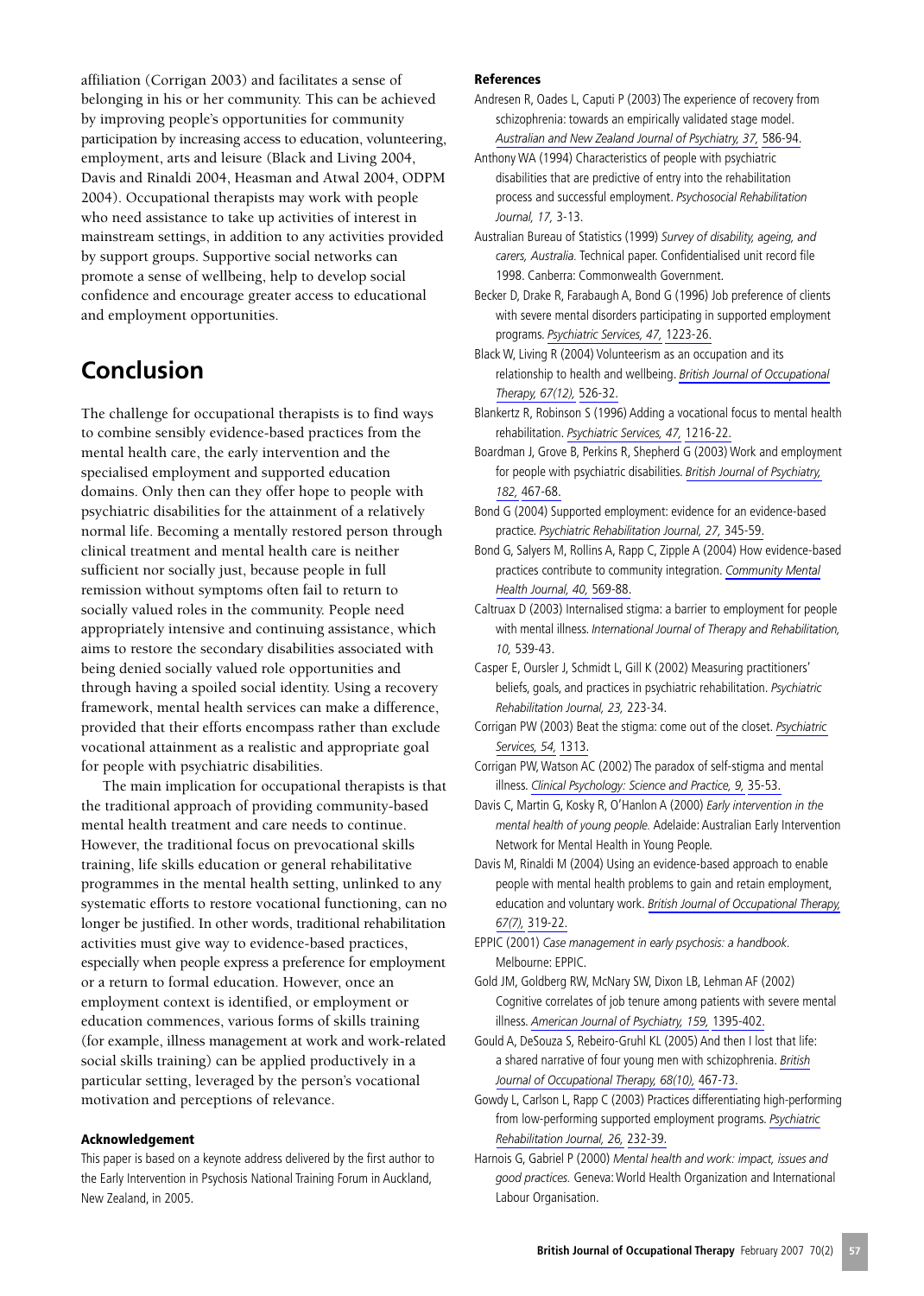Heasman D, Atwal A (2004) The Active Advice pilot project: leisure enhancement and social inclusion for people with severe mental health problems. British Journal of Occupational Therapy, 67(11),  $511 - 14$ 

Jablensky A, McGrath J, Herrman H, Castle D, Gureje O, Morgan V, Korten A (1999) National survey of mental health and wellbeing. Report 5. People living with psychotic illness: an Australian study. Canberra: Mental Health branch, Commonwealth Department of Health and Aged Care.

King R, Waghorn G, Lloyd C, McLeod P, McMah T, Leong C (2006) Enhancing employment services for people with severe mental illness: the challenge of the Australian service environment. Australian and New Zealand Journal of Psychiatry, 40, 471-77.

Lewis R (2004) Should cognitive deficit be a diagnostic criterion for schizophrenia? Journal of Psychiatry Neuroscience, 29, 102-13.

Liberman RP, Kopelowicz A, Ventura J, Gutkind D (2002) Operational criteria and factors related to recovery from schizophrenia. International Review of Psychiatry, 14, 256-72.

Lloyd C, Williams PL, Sullivan D (2004) Kick'n'On: helping young males kick back into life. Australian e-Journal for the Advancement of Mental Health, 3(2).

MacDonald-Wilson K, Rogers ES, Massaro J (2003) Identifying relationships between functional limitations, job accommodations, and demographic characteristics of persons with psychiatric disabilities. Journal of Vocational Rehabilitation, 18, 15-24.

Mairs H, Bradshaw T (2004) Life skills training in schizophrenia. British Journal of Occupational Therapy, 67(5), 217-24.

Mallick K, Reeves R, Dellario D (1998) Barriers to community integration for people with severe and persistent disabilities. Psychiatric Rehabilitation Journal, 22, 175-80.

Maslow AH (1943) A theory of human motivation. Psychological Review, 50, 370-96.

McGurk SR, Mueser KT (2003) Cognitive functioning and employment in severe mental illness. Journal of Nervous and Mental Disease, 191, 789-98

McGurk SR, Mueser KT, Harvey PD, La Puglia R, Marder J (2003) Cognitive and symptom predictors of work outcomes for clients with schizophrenia in supported employment. Psychiatric Services, 54, 1129-35.

Morrow L, Verins I, Willis E (2002) Mental health and work issues and perspectives. Adelaide: Auseinet: Australian Network for Promotion, Prevention and Early Intervention for Mental Health.

Mowbray C, Megivern D (1999) Higher education and rehabilitation for people with psychiatric disabilities. Journal of Rehabilitation, 65, 31-38.

Mowbray C, Collins M, Bybee D (1999) Supported education for individuals with psychiatric disabilities: long-term outcomes from an experimental study. Social Work Research, 23, 89-100.

Mowbray C, Bybee D, Collins M (2001) Follow-up client satisfaction in a supported education program. Psychiatric Rehabilitation Journal, 24, 237-47.

Mueser KT, Becker DR, Wolfe RS (2001) Supported employment, job preferences, job tenure and satisfaction. Journal of Mental Health, 10, 411-17.

National Early Psychosis Project Clinical Guidelines Working Party (1998) Australian clinical quidelines for early psychosis. Melbourne: National Early Psychosis Project, University of Melbourne.

Office of the Deputy Prime Minister (2004) Mental health and social exclusion. Wetherby: ODPM Publications

Provencher H, Gregg R, Mead S, Mueser K (2002) The role of work in the recovery of persons with psychiatric disabilities. Psychiatric Rehabilitation Journal, 26, 132-44.

Resnick S, Rosenheck R, Lehman A (2004) An exploratory analysis of correlates of recovery. Psychiatric Services, 55, 540-47.

Rickwood D (2004) Pathways of recovery: preventing relapse. Canberra: Department of Health and Ageing.

Robdale N (2004) Vocational rehabilitation: the Enable Employment Retention Scheme, a new approach. British Journal of Occupational Therapy, 67(10), 457-60.

Roder V, Zorn P, Muller D, Brenner H (2001) Improving recreational, residential, and vocational outcomes for patients with schizophrenia. Psychiatric Services, 52, 1439-41.

Rutman ID (1994) How psychiatric disability expresses itself as a barrier to employment. Psychosocial Rehabilitation Journal, 17, 15-35.

Shankar J (2005) Improving job tenure for people with psychiatric disabilities through on-going employment support. Australian e-Journal for the Advancement of Mental Health, 4(1).

Shankar J, Collyer F (2003) Vocational rehabilitation of people with mental illness: the need for a broader approach. Australian e-Journal for the Advancement of Mental Health 2(2).

Tsang HWH (2001) Applying social skills training in the context of vocational rehabilitation for people with schizophrenia. Journal of Nervous and Mental Disease, 189, 90-98.

Tsang WH, Pearson V (1996) A conceptual framework for work-related social skills in psychiatric rehabilitation. Journal of Rehabilitation, 62.61-67.

Tsang H, Lam P, Ng B, Leung O (2000) Predictors of employment outcome for people with psychiatric disabilities: a review of the literature since the mid-80s. Journal of Rehabilitation, 66, 19-31.

Vauth R, Rusch N, Wirtz M, Corrigan PW (2004) Does social cognition influence the relation between neurocognitive deficits and vocational functioning in schizophrenia? Psychiatry Research, 128, 155-65.

Waghorn G, Chant D (2005) Labour force activity by people with depression and anxiety disorders: a population level second order analysis. Acta Psychiatrica Scandinavica, 112, 415-24.

Waghorn G, Lewis S (2002) Disclosure of psychiatric disabilities in vocational rehabilitation. Australian Journal of Rehabilitation Counselling, 8, 67-80.

Waghorn G, Lloyd C (2005) The employment of people with a mental illness. Australian e-Journal for the Advancement of Mental Health, 4(2) (supplement).

Waghorn G, Chant D, Whiteford H (2002) Clinical and non-clinical predictors of vocational recovery for Australians with psychotic disorders. Journal of Rehabilitation, 68, 40-51.

Waghorn G, Chant D, Whiteford H (2003) The strength of self-reported course of illness in predicting vocational recovery for persons with schizophrenia. Journal of Vocational Rehabilitation, 18, 33-41.

Waghorn G, Chant D, White P, Whiteford H (2004a) Delineating disability, labour force participation and employment restrictions among persons with psychosis. Acta Psychiatrica Scandinavica, 109, 279-88.

Waghorn G, Still M, Chant D, Whiteford H (2004b) Specialised supported education for Australians with psychotic disorders. Australian Journal of Social Issues, 39, 443-58.

Waghorn G, Chant D, King R (2005a) Work-related subjective experiences among community residents with schizophrenia or schizoaffective disorder. Australian and New Zealand Journal of Psychiatry, 39, 88-99.